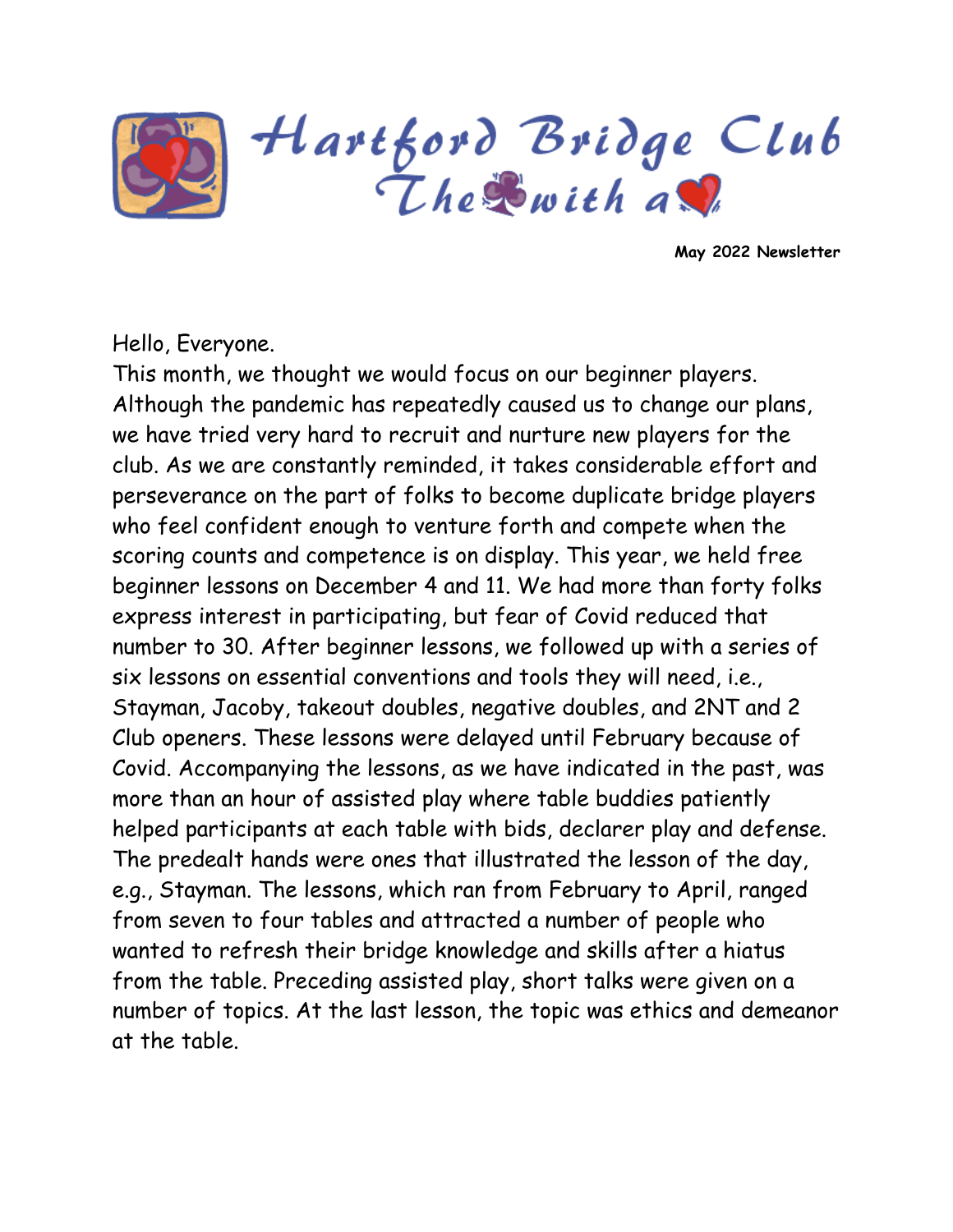This last Thursday, April 28, we held a "graduation" exercise. Twentyeight people had registered, but alas the flu and Covid struck many, so a hearty group of 18 attended the ceremony, which, to be sure, had a tongue-in-cheek aspect to it. Throughout the lessons and assisted play, our aim had been to emphasize that bridge is fun so we wanted to cap assisted play with a fun event. Graduation Certificates of Achievement

were awarded and were given "for enthusiastic participation in HBC's Introduction to Duplicate Bridge classes and Assisted Play. Proving once again that duplicate bridge is the most fun you can have with your clothes on!"



A graduation exercise was held where short commencement-like remarks were made about the journey that the graduates had been on and what awaits them in the future. That talk appears later. The graduates came up to receive their certificates with "Pomp and Circumstance" playing in the background. The graduates then assembled for a group photo. Prior to the graduation talk, the table buddies, who provided invaluable assistance throughout the lessons, were recognized and applauded for their efforts. A small, but vibrant, token of appreciation, a long stemmed red rose, was given to each table buddy.

After the graduation exercise and photos, a cake and sparkling cider were served. And a good time was had by all. Photos from the graduation, courtesy of John Calderbank, appear later in this newsletter.

We highlight and emphasize all this for several reasons. As a club, we need to continue to work hard to get new members. We try to target the newly retired and the about-to-be retired, but are delighted when younger folks show interest. It takes time to develop duplicate bridge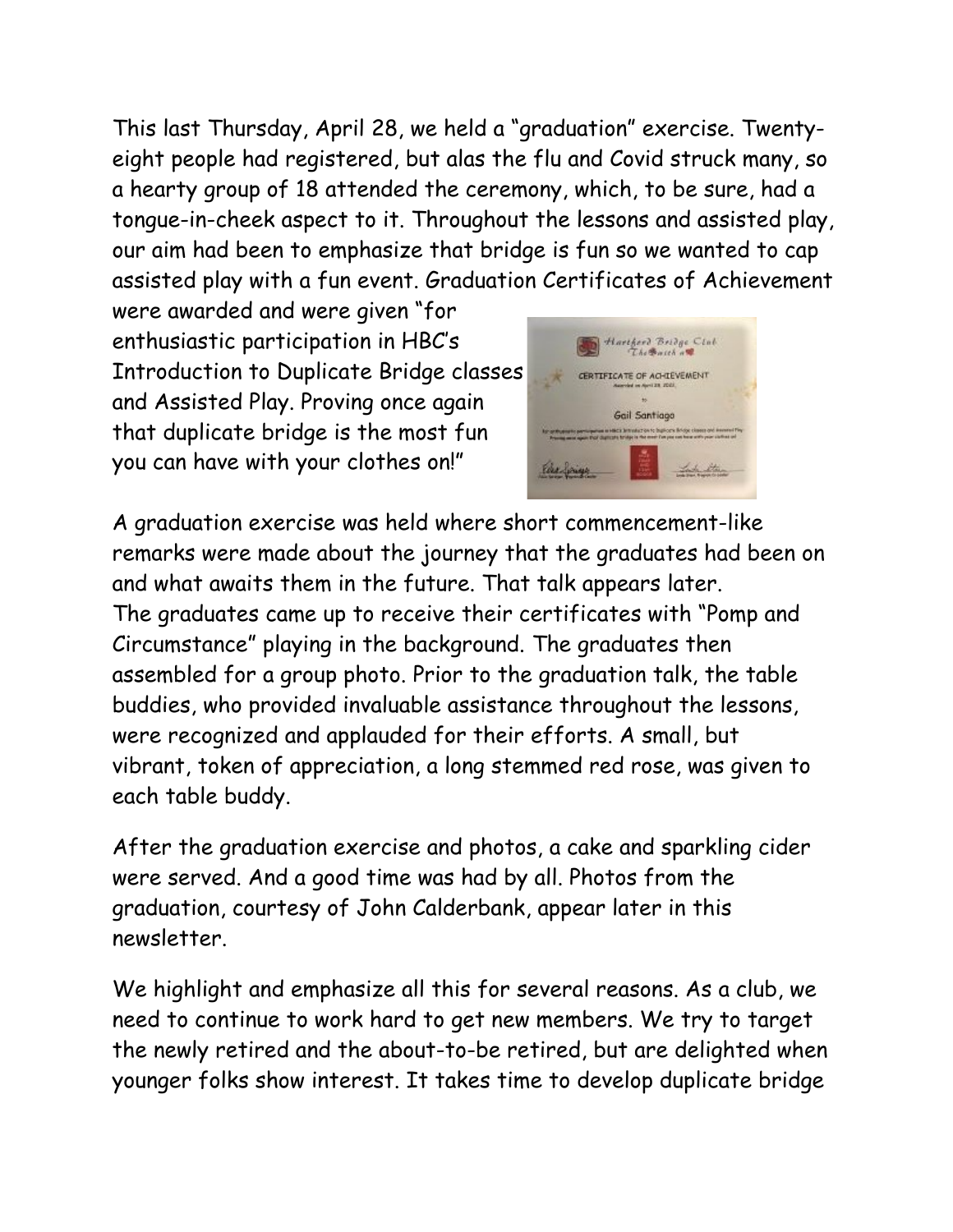players and so we need a constant pipeline for the club to remain vibrant. Covid has clearly hampered our efforts but we hope and expect many of the beginners we have nurtured will play in Supervised Novice and then in our limited masterpoint games.

We hope to start beginner classes again in September and follow up as we have with this beginner class. If you know of someone interested in learning bridge, be sure to refer them to one of us. Every potential duplicate player is precious to the club.

We wanted also to thank those who have contributed to honoring Victor King's memory at the Providence Nationals in July. The cutoff for contributions is May 5 and we hope, if you haven't yet made a contribution, you do make one to honor the memory of one of the club's finest members. More about Victor and donating can be found on our website—[hartfordbridgeclub.org.](http://hartfordbridgeclub.org/)

This month, we again recognize those who have done well at the club's bridge tables. We list those who have achieved 70% games or where "C" strat players have placed first overall or first in their section in games with six or more tables. Kudos to all of them. The list of honorees appears at the end of the newsletter. Stay healthy and play often.

All our best, Donna and Felix

# **Graduation Speech on April 28**

"We are so glad that you all could make it today. Linda, I and all the table buddies want first and foremost to try to make bridge a fun experience for you. It is a game that can give you endless enjoyment if you let it.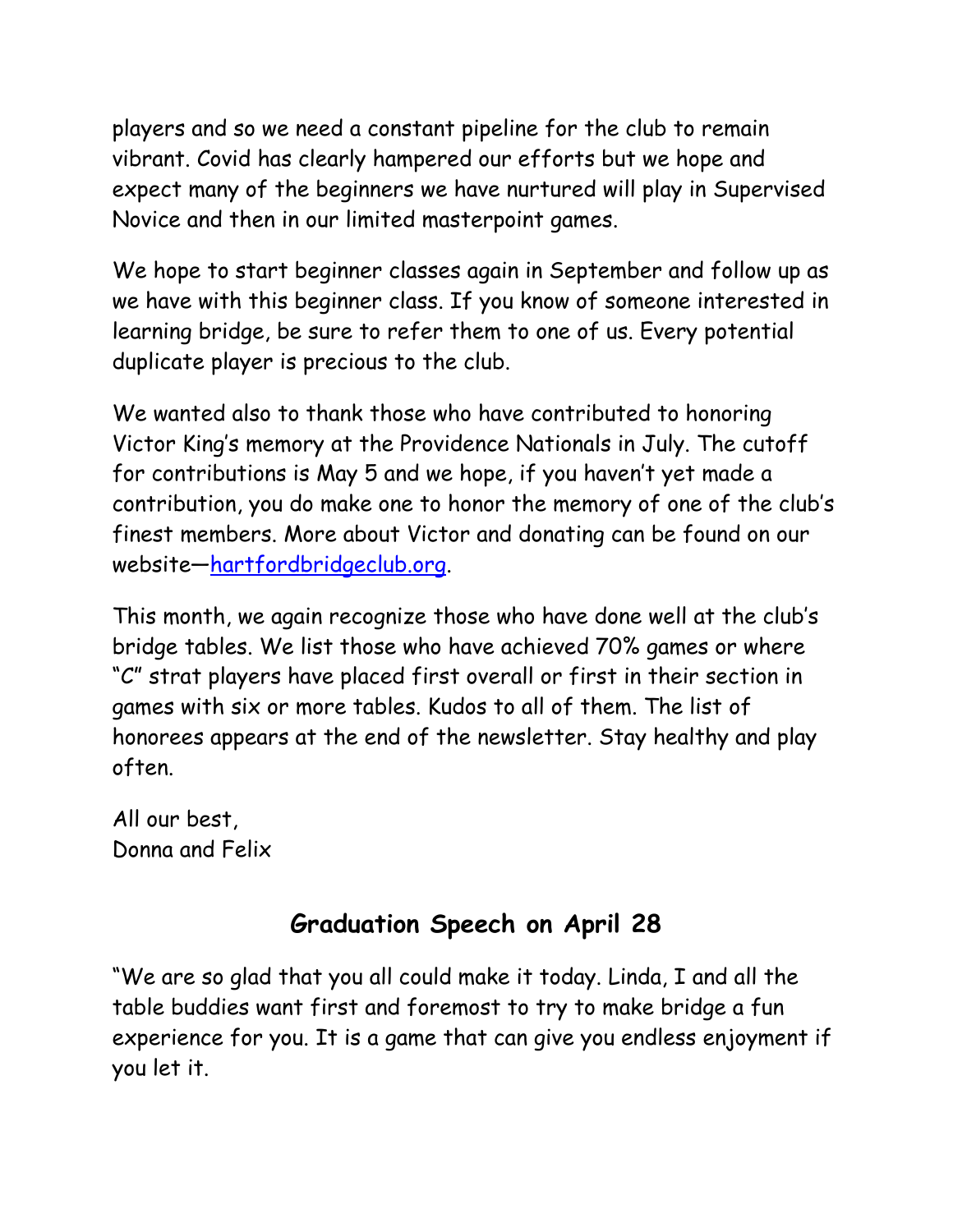We are calling this a graduation because in a very real sense it is, all tongue-in-cheek aside. All of you have been on a journey. Many of you had no or very little idea of duplicate bridge before you came to the Hartford Bridge Club. You have all learned a lot and should take considerable pride in your accomplishments to date.

That being said, we hope today marks a jumping-off point to where you all try to become more self-reliant and confident bridge players. You will have no better opportunity to do so than in a Supervised Novice game starting next week under Bill Watson's tutelage.

Since this is a graduation, I want to leave you with some traditional and aspirational graduation thoughts that are particularly apt for bridge players:

**From Winston Churchill:** "Success is the ability to go from one failure to another with no loss of enthusiasm." Every bridge player, even the most expert, makes mistakes regularly. Get used to that, learn from them and put them in the rearview mirror.

**From Art Linkletter**: "Things turn out best for people who make the best out of the way things turn out." You are going to get bad breaks playing duplicate. So is everyone else. How you handle them will mark you as player.

**From Thomas Edison:** "Opportunity is missed by most people because it is dressed in overalls and looks like work."Counting at bridge is work, but opportunities present themselves when you count. Keep counting. And finally **from Alfred Lord Tennyson:** "Arise, Go forth and Conquer."

Good luck to you all!!"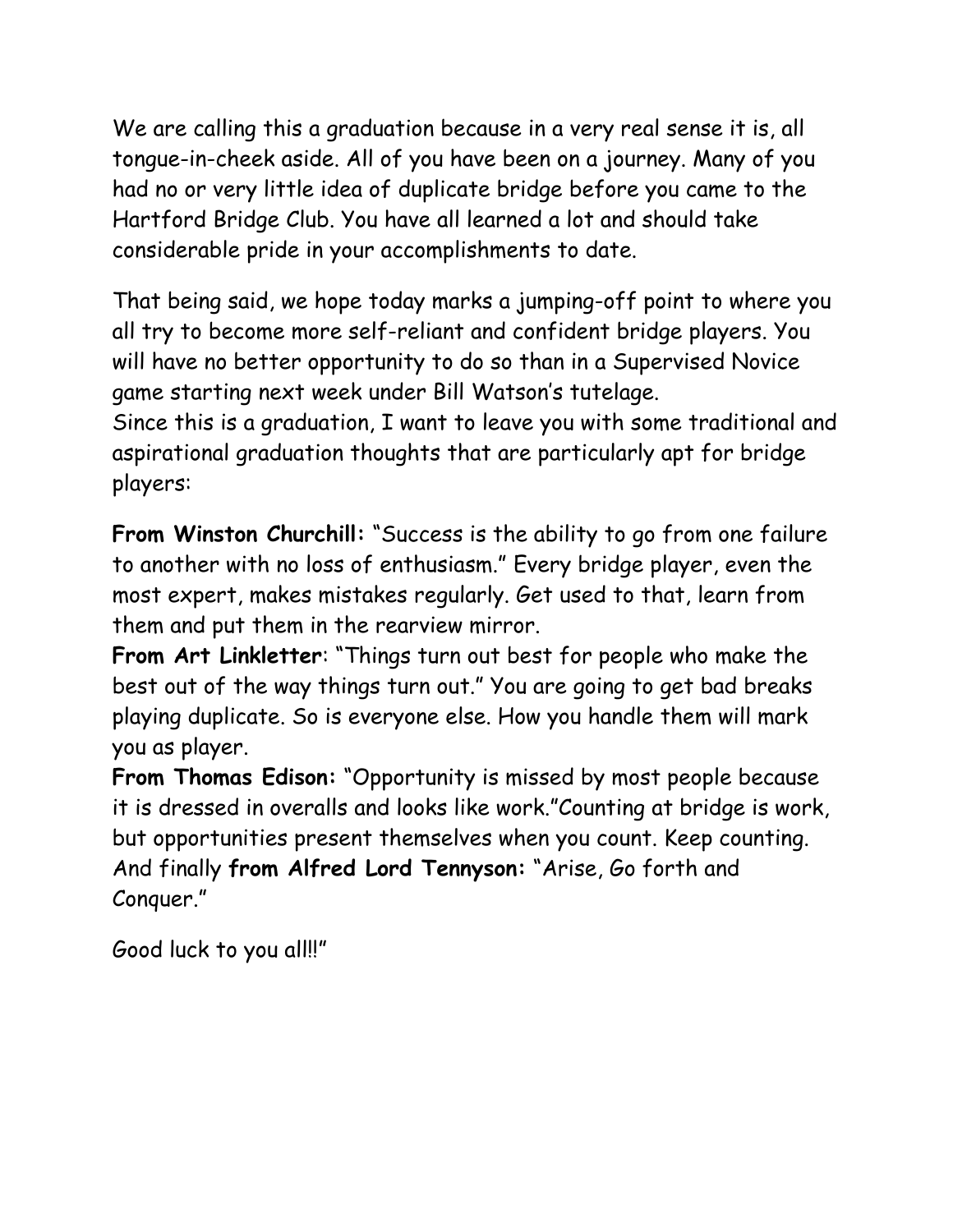## **Our Graduation Photos**







**The Cake! The Graduating Class Table Buddies at Work**







**Finding a Bid Smiles and Roses Table Manners Lesson**



**The Graduate**

## **Member Achievements**

**Strat "C" Winners in Open Games- First Overall and Section Tops** 4/12: Barry Zitzer—Michael Belzer—65.05%—First Overall 4/26: Jerry Hirsch—Sally Kirtley—61.11%—Section Top